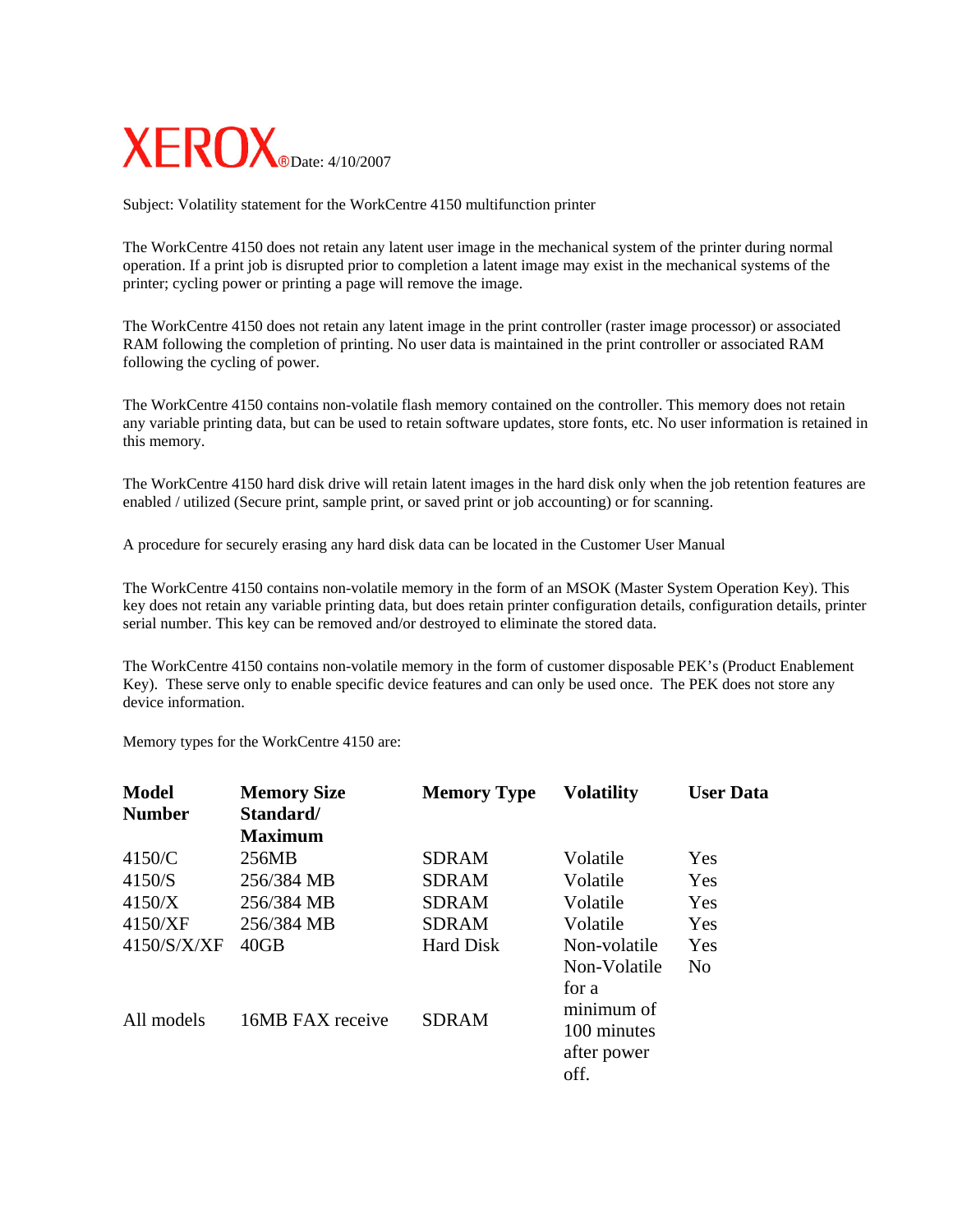# **Internal Hard Disk File Security**

Xerox MFP Models

# **1. Supported Printers**

Xerox WC4150 Multi Function Printer models now incorporate security features for data stored on the printer's internal hard disk.

# **2. Types of data stored on the printer's internal hard disk**

An internal hard disk is a standard feature for WC4150S/F/XF models.

The internal hard disk on a MFP is used in several ways to improve printing performance, to implement additional features, and to improve printer usability and management. Security-conscious users often wish to know what types of data are stored on the internal hard disk.

When present, the printer uses the internal hard disk for the following purposes and data types:

a. The printer stores page content data for **Saved**, **Secure**, **Sample**, and printer-collated print jobs. Print jobs sent for immediate printing, e.g. **Normal** jobs that do not use printer-based collation do not have their page content data saved on the printer's internal hard disk.

For **Saved**, **Secure**, **Sample**, and printer-collated print jobs, the printer must be able to access each page in a print job out of the order they were transmitted to the printer, and possibly at a later time. Because the contents of only a few pages at a time can be stored in RAM memory, the page content data is stored on the printer's internal hard disk. These types of print jobs are not available without an internal hard disk.

Page content data files are stored in a proprietary, unpublished compressed binary data format. These data files are not directly accessible from any printer interface other than the standard controls or commands for printing jobs, e.g. no feature exists for transferring or retrieving this data to another computer or printer.

For **Proof**, **Secure**, and printer-collated print jobs, the printer deletes the page content data files when the print job is completed.

Print job page data files may pose a data security risk because they contain the images of the pages in the print job.

b. The printer can store print job resources, such as fonts, macros, and forms on the internal hard disk. Printing performance is improved when common resources used across multiple print jobs are stored on the disk instead of contained within every print job data stream that uses those resources.

These types of resources must be explicitly copied to the printer's internal hard disk by a user by using a printer utility program, such as the Xerox Font Management Utility. Other utility programs exist from Xerox and other vendors for managing resources of various types on a printer's internal hard disk.

PostScript and PCL fonts may be listed and deleted from the printer's internal hard disk through the FMU.

Print job resource data such as fonts are not likely to pose a data security risk. Customer designed PostScript forms or PCL Macros may or may not pose a data security risk depending on their contents. In any case, storing these types of resources on the printer's internal hard disk is entirely at the user's discretion. The printer never creates such disk files without a specific command to do so by a utility program.

c. The printer records job accounting and usage profile information on the hard disk. Xerox MFP's that support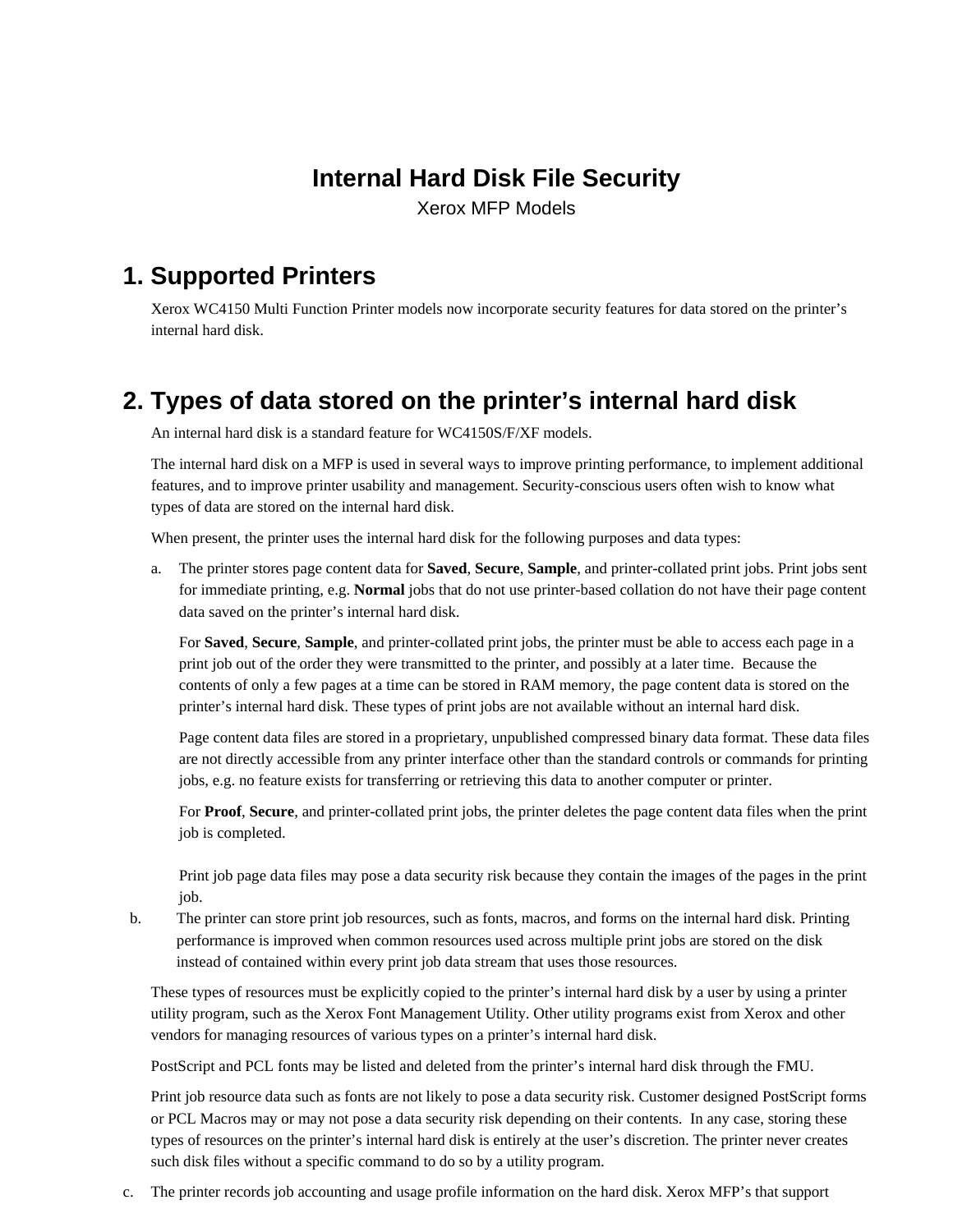networking maintain a history of jobs printed, with the details of each print job such as user name, job name and the number of pages. This job accounting data can be viewed from the printer's internal web server, or downloaded to a host computer.

Small amounts of job accounting data are stored in printer NVM flash memory.

The job accounting record data is stored in printer NVM flash memory.

Job accounting data may be deleted from the printer through the printer's internal CentreWare IS web server.

Job accounting record data may pose a data security risk because the names of users, as well as the titles, date, time and lengths of printed jobs can be exposed. The contents of print job pages are not stored in the job accounting system.

#### **3. Secure File Overwrite**

When a file is deleted or removed by most computer operating systems, the actual data contained in the file remains on the hard disk mechanism after the command to delete the file is completed. Only the directory entry for the file is deleted and the file no longer appears through the typical operating system software interfaces that access the hard disk.

The areas on the hard disk that stored the deleted file's data are marked as free and available for reuse, and may over time be overwritten by other data as other files are created and written to the hard disk. The deleted file's data, however, is still present for an unpredictable amount of time after the file is deleted. Depending on the amount of hard disk activity, this data may remain on the hard disk for a considerable period of time.

By using special software and techniques, it is sometimes possible to read the data of a deleted file from a hard disk, if it has not been overwritten by the data of other files. This creates the possibility that an unauthorized person with the proper technical knowledge could recover data from a sensitive file, even though the file has been deleted.

On Xerox MFP's, the format of stored print jobs on the printer's disk is in a proprietary, unpublished binary format. While this would prevent casual interpretation of the data, a person with sufficient technical skills would probably be able to reverse-engineer the structure and format of these files and interpret the data.

To address these security concerns, Xerox MFP's now support a Hard Drive Overwrite Security software feature. This feature obliterates the data stored on the hard disk of a file marked for deletion, before the file's directory entry is removed and its storage space on the hard disk is marked as available for reuse.

The obliteration of the data is accomplished by overwriting the entire area of the hard disk that stores the data of the file to be deleted with a pattern of all 'zero' bits, then all 'one' bits, then with a random pattern of bits.

This technique is described in the United States government industrial security standard DoD 5200.28-M. This standard can be viewed at: <https://rimr.tatrc.org/DoD1.html>. Xerox MFP's that support Hard Drive Overwrite Security fully comply with this standard.

The Hard Drive Overwrite Security feature is not enabled by default. It can be enabled from the printer's front panel.

The following requirements apply to overwriting all images that are stored in spooling areas of all disks.

#### **On Demand Image Overwrite Algorithm**

PATTERN: the size of each pattern shall be one byte. The system shall support any characters from the ISO 8859 -1 (UTF-8) character set to be contained within a pattern.

ALGORITHM: The algorithm for disk scrubbing shall be as follows:

Step 1: the binary value of Pattern #1 shall be written to the entire spooling areas of all disks